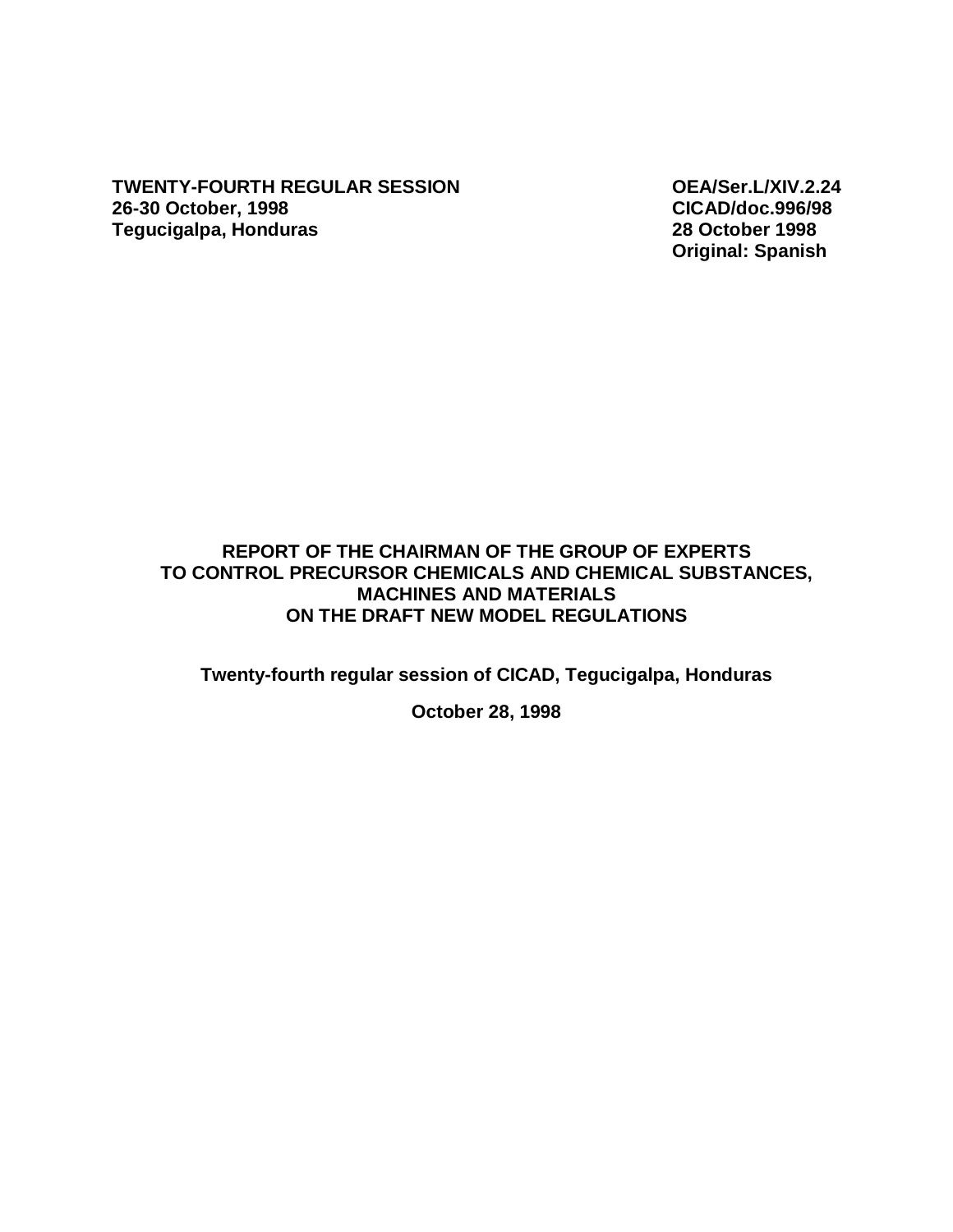#### **1. INTRODUCTION:**

The Group was convened by the Commission at its twenty-first regular session. it met in Fort de France, Martinique, on June 24 - 27, 1997; in Washington on April 29 - May 1, 1998; and in Santa Cruz, Bolivia on September 29 - October 2, 1998.

The main task that the Group took on was to review and amend the "Model Regulations to Control Chemical Precursors and Chemical Substances, Machines and Materials", adopted by the General Assembly in 1990.

There were various reasons to undertake this revision, but chief among them was the idea that the Regulations should be adapted to new circumstances and needs and should reflect the experience acquired since the first version was adopted.

Now that the Group has completed its work, its Chairman considers it advisable to provide a written explanation of the grounds and arguments reviewed for each of the main amendments contained in a new draft of the Regulations presented to the Commission for its approval.

### **2. GENERAL ASPECTS:**

The new Regulations are arranged somewhat differently. A more logical order is used to classify the old and the new regulations under 15 sections, each of which deals with a separate topic. There are 39 articles in all.

Furthermore, the Introduction has been amended and updated, particularly in the sense that the Anti-Drug Strategy in the Hemisphere has been included as one of the foundations of the new Regulations.

The further recommendations made by the experts at the end of the Regulations have also been replaced and updated. The three new tables classifying chemical substances have also been added.

### **3. DELETION OF "MACHINES AND MATERIALS"**

Although it is true that Article 13 of the 1988 Convention recommends taking steps to prevent the diversion of "material and equipment" to be used in illicit manufacturing of drugs, the Group considered that the provisions in the Regulations referring to "machines and materials" were inapplicable, particularly inasmuch as they restrict trade in them with measures as drastic as those applicable to the precursors contained in former List 1.

The Group was not informed of any diversion or confiscation of such marterials, nor of any country in the Hemisphere that had applied the regulations proposed in the regulations.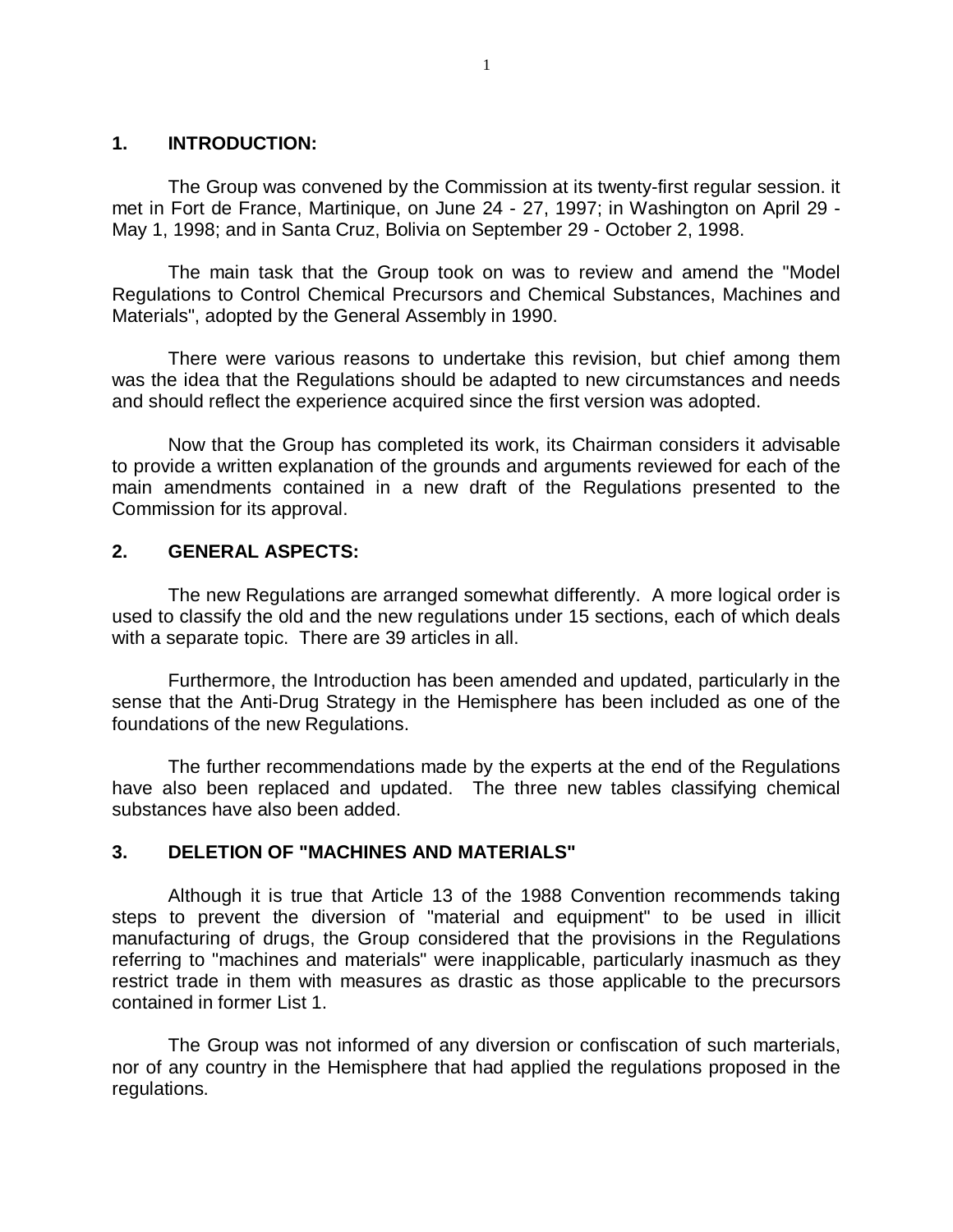Furthermore, it was agreed that there are only a few machines serving criminal purposes, such as those used for packaging capsules, tablets or pills.

Consequently, and for the sake of ensuring that the regulations are coherent and contain norms that really do justify their application, it was agreed to delete the systems for control and all other references and regulations dealing with "machines and materials" and which do not in fact coincide with the reality, experience, needs, and effective control capabililties of States in this area. The fact is: there were never any grounds for their mention, since they went well beyond the 1988 Convention and later U.N. recommendations on the subject.

Nevertheless, the Group did leave the updating or adoption in domestic legislation of criminal provisions to prevent and sanction the diversion of machinery used for packaging capsules or similar products, as a further recommendation.

Naturally, the title of the Regulations was amended to reflect this decision.

### **4. "PRECURSORS AND CHEMICAL SUBSTANCES":**

The Group considered that the expression "chemical substances" was sufficiently generic to include "precursors", which led to the conclusion that it was unnecessary to maintain the distinction. What is more, both precursors and other chemical substances are contained in the first two lists, so that there were no grounds for distinguishing them.

For its part, the 1988 Convention uses as a generic term "substances that are frequently used in the illicit manufacture of a narcotic drug or psychotropic substance."

The United Nations and most of the legislations in the Americas use the same expressions.

Consequently, there being no reason to maintain the distinction, the new draft replaces it with the generic expression of "chemical substances frequently used in the production, manufacturing, or illicit preparation of narcotics and psychotropic substances or others having a similar effect."

This second decision determined the new title of the Regulations.

# **5. NEW TOPICS:**

5.l.- It is to be observed that articles 8 and 9 in Section IV contain regulations regarding "substances under surveillance", which apply to substances in List III, some of which are subject to diversion.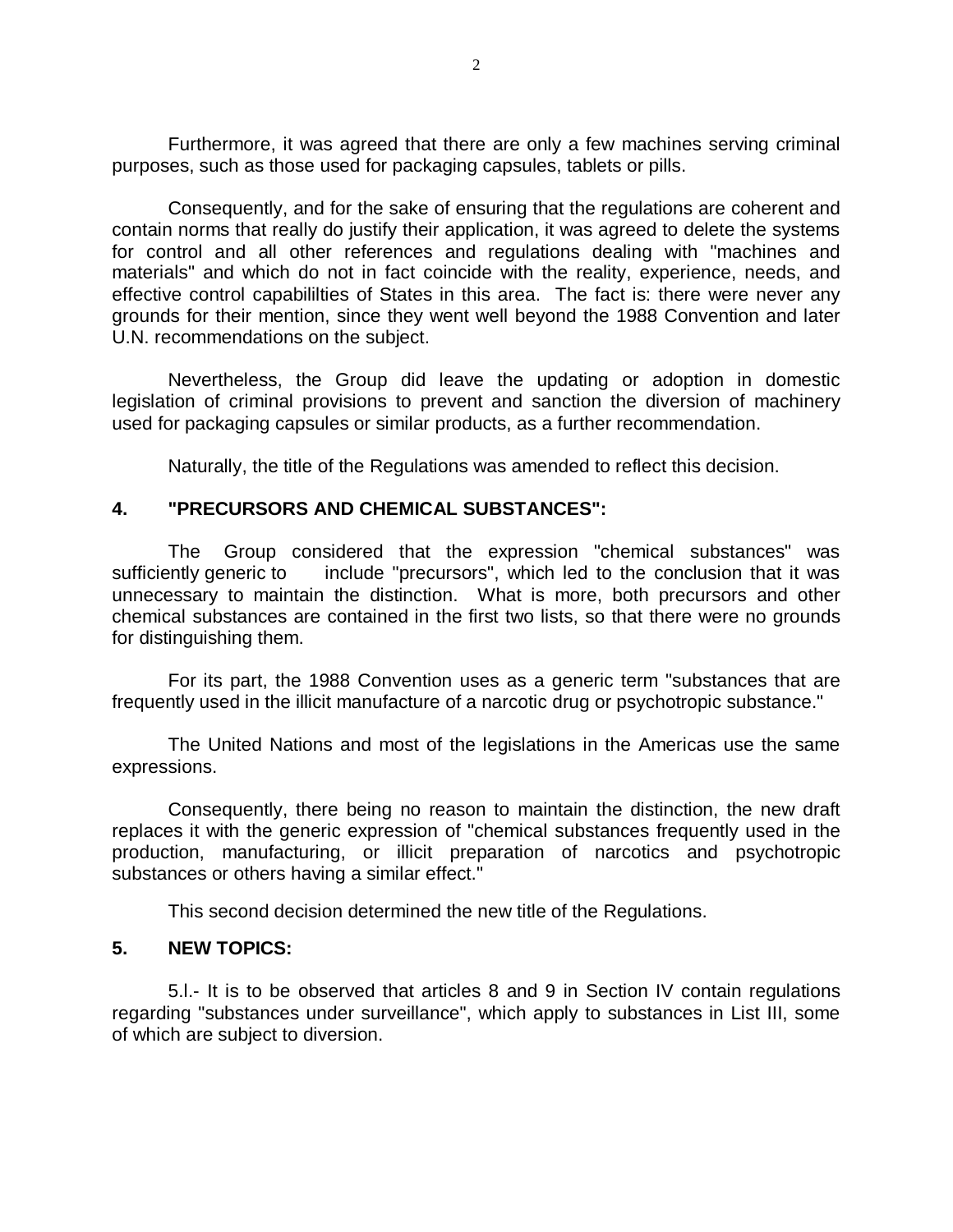Irrespective of the recommendation to keep close tabs on these substances, it is recognized that particular circumstances in a given State could warrant subjecting them to stricter control measures.

5.2. Incorporating progress achieved at the United Nations level and bearing in mind current circumstances in some countries, a special regulation has been included for the so-called "mixtures", the definition of which has been included in Section II.

Section V recommends subjecting mixtures to the control measures of Section VI, whenever they contain substances listed in Table 1, regardless of the percentage. If they contain over 30% Table 11 substances, they are subject to the controls applying to that Table.

However, a general norm recognizes the right of States to establish different percentages in their domestic laws and to consider other circumstances in determining what controls to apply to mixtures. The surveillance measures of Section IV are also applied to mixtures containing Table III substances.

Finally, on this topic, Article 12 contemplates the case of mixtures that are unlikely to be used in the illicit production of drugs, and excludes them from surveillance and control systems..

5.3.- In line with the 1988 Convention and convinced that notification prior to shipment of chemical substances constitutes a valuable aid in preventing diversion, the new Regulations have introduced Section Vill, which regulates "prior notification" for all products in List I and two substances in List 11, setting a deadline for replies and consequences if that deadline is not met. In the same vein, rules have been included regarding the necessary respect for the confidential nature of the information received.

It should be pointed out that, according to a note from the Executive Secretariat, the obligatory inclusion of two Table 11 substances under the control mechanisms for Table I substances is due to the need to control them, based on both the experience of several countries in the Americas and U.N. recommendations. This express provision, along with the consequences of failure to reply, were inadvertently omitted from the text adopted in Santa Cruz.

Nevertheless, the Chair has agreed with the Executive Secretariat of CICAD that they be included in the text submitted to consideration by the Commission, in order for that body to take a decision on the matter, irrespective of their inclusion in the report as a special note also. Articles 26 and 27 contain both innovations.

5.4. A new Section IX groups together the so-called "reports on irregular movements". Composed of three articles, this section obliges those involved in production, sales, and transport of chemical substances to report to the authorities if, in the course of the transactions they engage in, they consider there are reasonable grounds to suspect that the substances may be diverted. A few cases of what could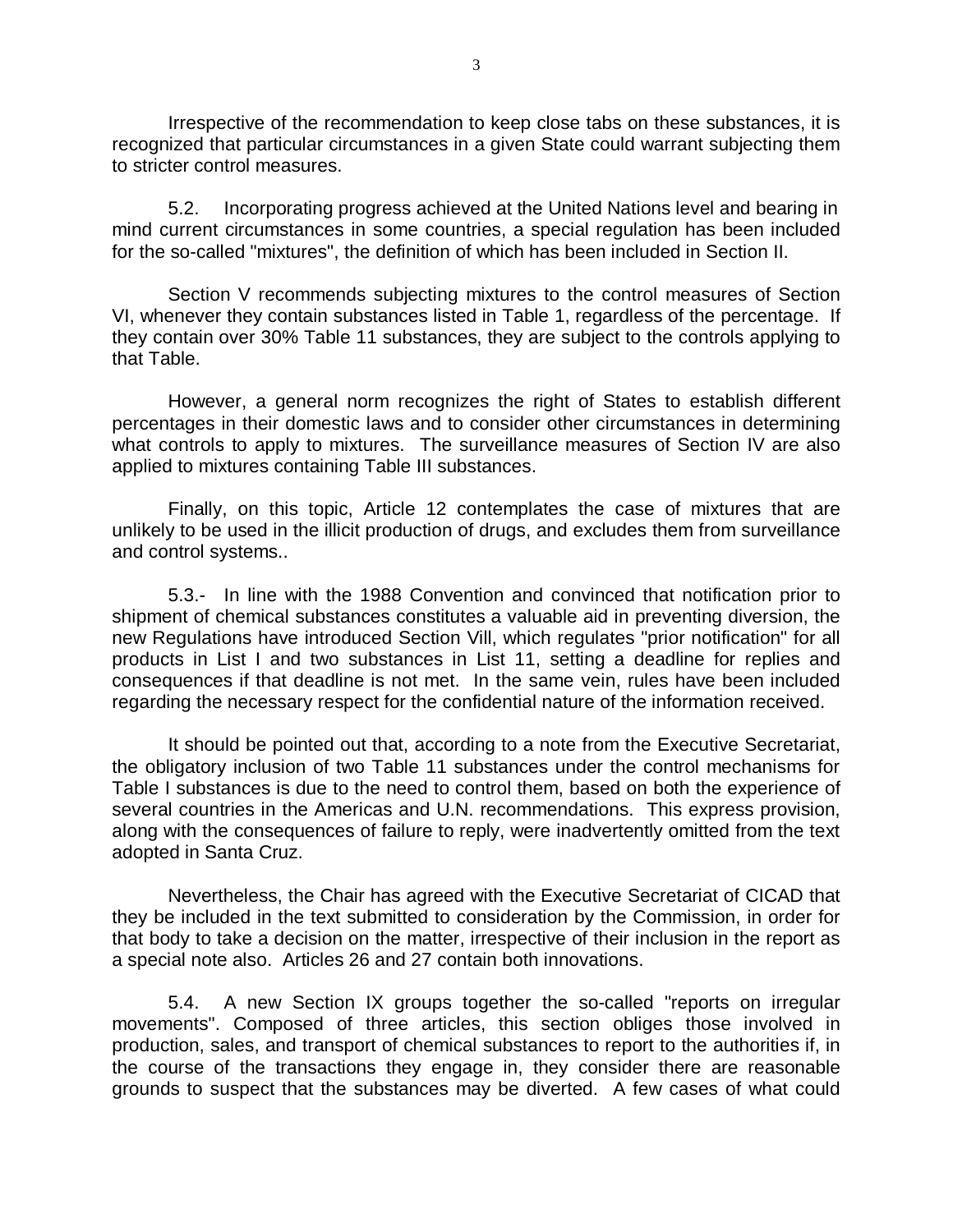constitute reasonable grounds are described. Likewise, the authority concerned is obliged to forward the information, once it has been verified, to the authorities in the country of origin, destination or transit. The principle of the confidentiality of the information is also introduced along with indications when it can be divulged.

*We must admit that still pending is the inclusion of norms exonerating from any kind of legal liability the pharmaceutical company, transport services and anyone else who collaborates by informing the authorities of the existence of operations suspected to involve diversion. Exoneration of liability should also have been contemplated in cases of refusal to sell based on the existence of such suspicions.*

*This Chair considers that it is absolutely necessary to contemplate these norms if the intention is to include in domestic legislation the obligation to report "irregular movements" in the terms referred to in Section IX of the Regulations.*

5.5.- On the subject of criminal offenses, now found in Section **X,** some amendments have been made:

The criminal offense of diversion of chemical substances, like the 1988 Convention, requires for its configuration "knowledge" of the iilicit destiny of the substances. It was considered that such substances are frequently produced, sold, and transported by legitimate means which may involve a large number of people who could only be considered accessories to the extent that it is shown that they acted in full knowledge that the substances would be diverted.

Furthermore, and bearing in mind the eminently international nature of this crime, the Group included in the definition of this criminal offense the possibility that it could be configured when the illicit activity of producing drugs took place outside the country in which the -- to put it in general terms --- diversion took place. In other words, it suffices to prove that an individual knew that the substances were destined for illegal production of drugs, be it in the same territory or abroad.

Even though there are proposals for amending paragraphs B,C, and D of article 32, the Group considered that it had neither the time nor the expertise needed to make changes and agreed that they should therefore remain as drafted in the current Regulations. This topic will be the subject of a thorough and enlightening scrutiny at some later date.

5.6. A new Section XI recommends, under the heading "investigation and proving of crimes", that, to the extent that a country's legal code permits it, domestic laws should be extended to authorize for investigative purposes controlled deliveries of chemical products, the interception of private communications, and undercover agents and informers.

A provision was also added granting probative value and such admissibility as domestic laws allow to acts established through the use of these techniques.